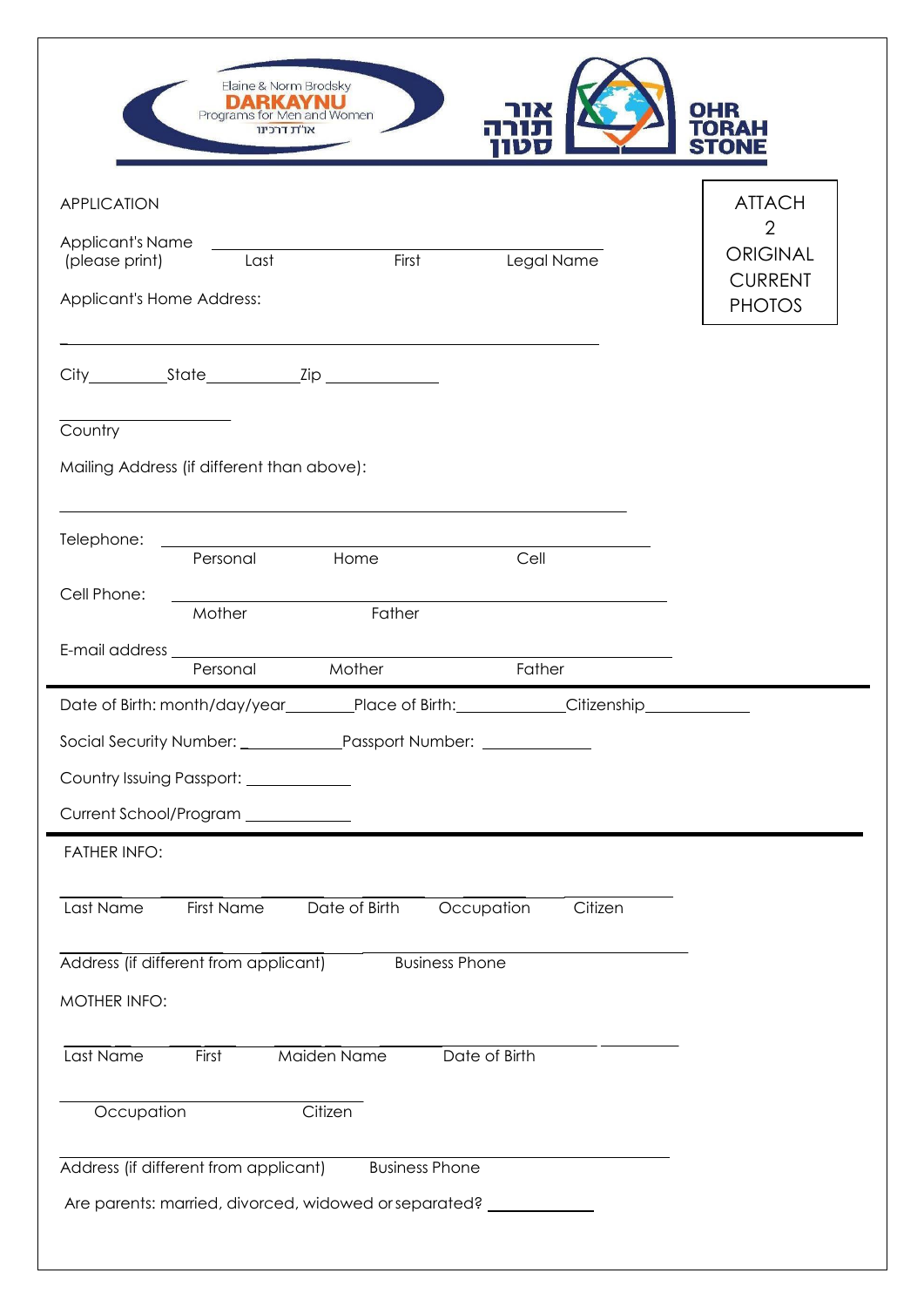| Applicant's name: |      |       |  |
|-------------------|------|-------|--|
| (please print)    | Last | First |  |

If you live with a guardian, please write his/her name and relationship to you:

| Siblings:                                      |                                                                   |                     |                                               |
|------------------------------------------------|-------------------------------------------------------------------|---------------------|-----------------------------------------------|
| Name                                           | Age                                                               | School/Occupation   | Yeshiva attended in Israel<br>(if applicable) |
|                                                |                                                                   |                     |                                               |
|                                                |                                                                   |                     |                                               |
|                                                |                                                                   |                     |                                               |
| <b>Israeli Citizenship:</b>                    |                                                                   |                     |                                               |
| I have Israeli citizenship. YES___NO ____      |                                                                   |                     |                                               |
|                                                | My Teudat Zehut number is: _________________________              |                     |                                               |
| I was born in Israel                           | $YES$ NO __                                                       |                     |                                               |
| One or both of my parents are Israeli citizens |                                                                   | $YES$ $NO$ $\qquad$ |                                               |
| <b>Education:</b>                              |                                                                   |                     |                                               |
|                                                | Name                                                              | Location            | Attended (from-to)                            |
| <b>Elementary Schools</b>                      |                                                                   |                     |                                               |
| Secondary Schools                              |                                                                   |                     |                                               |
| Jewish Schools (if not included above)         |                                                                   |                     |                                               |
| Hebrew Skills:<br>$(1 = none, 5 = flow)$       | Please rate yourself (circle or enter a number)                   |                     |                                               |
| 12345<br>12345                                 | Read with vowels: Read w/o vowels: Understand: Speak: Write: West | 12345 12345 12345   |                                               |
|                                                | What Torah subjects have you studied? (Give Details)              |                     |                                               |
|                                                |                                                                   |                     |                                               |
|                                                |                                                                   |                     |                                               |
|                                                |                                                                   |                     |                                               |
|                                                |                                                                   |                     |                                               |
|                                                |                                                                   |                     |                                               |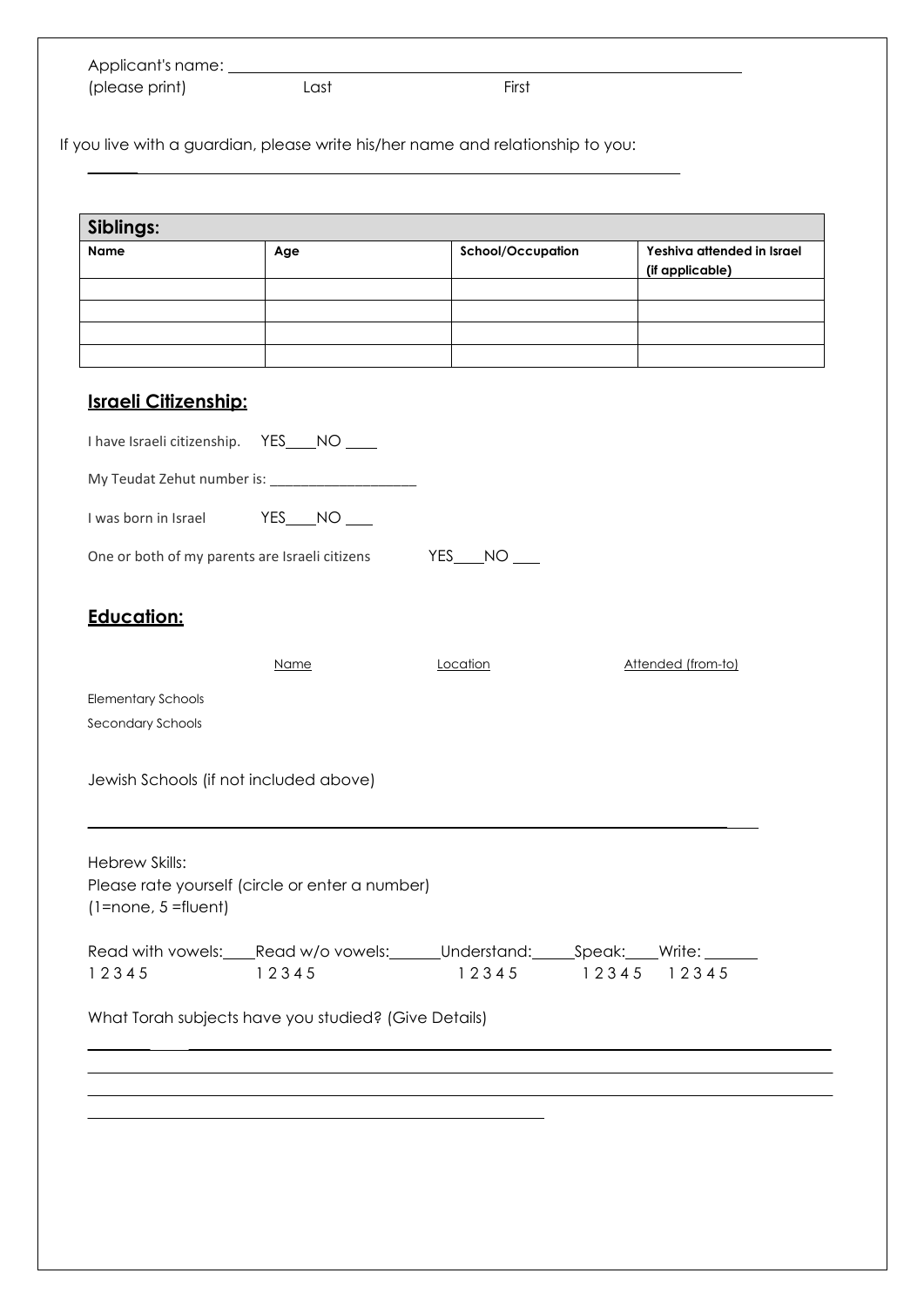| (please print)                       | Last                                                                            | First                                                                                              |  |
|--------------------------------------|---------------------------------------------------------------------------------|----------------------------------------------------------------------------------------------------|--|
| <b>Extra-Curricular Activities:</b>  |                                                                                 |                                                                                                    |  |
|                                      | have been involved with (use additional paper if necessary)                     | Describe your extracurricular activities in and out of school: List programs and organizations you |  |
|                                      |                                                                                 |                                                                                                    |  |
|                                      | What did you do the last three summers?                                         |                                                                                                    |  |
| Previous visits to Israel (programs) |                                                                                 |                                                                                                    |  |
| Work/Volunteer Experience:           |                                                                                 |                                                                                                    |  |
|                                      | FAMILY OR CLOSE FRIENDS IN ISRAEL (IF ANY):                                     |                                                                                                    |  |
|                                      |                                                                                 |                                                                                                    |  |
|                                      |                                                                                 |                                                                                                    |  |
|                                      |                                                                                 |                                                                                                    |  |
|                                      |                                                                                 |                                                                                                    |  |
|                                      | I certify that, to the best of my knowledge, all the above information is true. |                                                                                                    |  |
|                                      |                                                                                 |                                                                                                    |  |
|                                      |                                                                                 |                                                                                                    |  |
|                                      |                                                                                 |                                                                                                    |  |
|                                      |                                                                                 |                                                                                                    |  |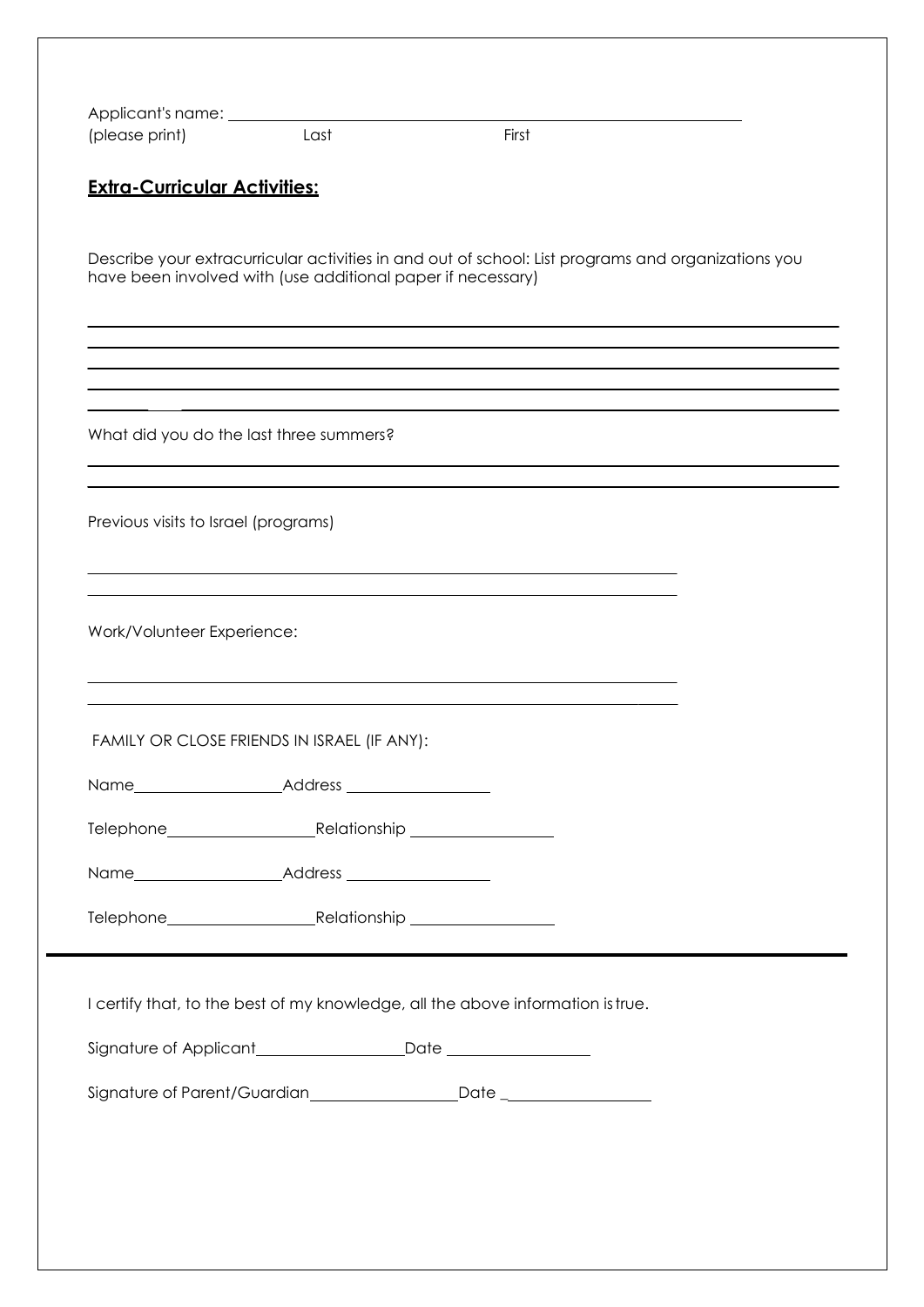| PERSONAL HEALTH HISTORY                                                                                                                                                                                                                                                                                                                            |                                                       |                                                                                                                |                |  |  |
|----------------------------------------------------------------------------------------------------------------------------------------------------------------------------------------------------------------------------------------------------------------------------------------------------------------------------------------------------|-------------------------------------------------------|----------------------------------------------------------------------------------------------------------------|----------------|--|--|
|                                                                                                                                                                                                                                                                                                                                                    |                                                       |                                                                                                                |                |  |  |
| (please print)                                                                                                                                                                                                                                                                                                                                     | Last                                                  | First                                                                                                          |                |  |  |
|                                                                                                                                                                                                                                                                                                                                                    | Have you or any members of your family suffered from: |                                                                                                                |                |  |  |
| tuberculosis                                                                                                                                                                                                                                                                                                                                       | epilepsy                                              | emotional disturbances                                                                                         | heart disease  |  |  |
| asthma                                                                                                                                                                                                                                                                                                                                             | diabetes                                              | digestive tract diseases                                                                                       | other diseases |  |  |
|                                                                                                                                                                                                                                                                                                                                                    |                                                       |                                                                                                                |                |  |  |
|                                                                                                                                                                                                                                                                                                                                                    |                                                       |                                                                                                                |                |  |  |
|                                                                                                                                                                                                                                                                                                                                                    |                                                       | Please check appropriate answer below. If yes, give details Use separate sheet, if necessary.                  |                |  |  |
|                                                                                                                                                                                                                                                                                                                                                    |                                                       | 3. Please list any hospitalizations and diagnosis? YES_____NO_____                                             |                |  |  |
|                                                                                                                                                                                                                                                                                                                                                    |                                                       | Details and Dates: University of the University of the University of the University of the University of the U |                |  |  |
| 4. Are you currently taking any medication?                                                                                                                                                                                                                                                                                                        |                                                       | $YES$ NO $\qquad$                                                                                              |                |  |  |
|                                                                                                                                                                                                                                                                                                                                                    |                                                       |                                                                                                                |                |  |  |
| 5. Are you allergic to any medications?                                                                                                                                                                                                                                                                                                            |                                                       | $YES$ $NO$ $\qquad$                                                                                            |                |  |  |
| If yes, indicate which medications:                                                                                                                                                                                                                                                                                                                |                                                       |                                                                                                                |                |  |  |
| and the control of the control of the control of the control of the control of the control of the control of the<br>6. List any other allergies: National According to the Contract of the Contract of the Contract of the Contract of the Contract of the Contract of the Contract of the Contract of the Contract of the Contract of the Contrac |                                                       |                                                                                                                |                |  |  |
|                                                                                                                                                                                                                                                                                                                                                    |                                                       |                                                                                                                |                |  |  |
|                                                                                                                                                                                                                                                                                                                                                    |                                                       | 7. Have you ever received psychological counseling? YES NO                                                     |                |  |  |
|                                                                                                                                                                                                                                                                                                                                                    |                                                       |                                                                                                                |                |  |  |
| 8. Do you have any physical limitations?                                                                                                                                                                                                                                                                                                           |                                                       | $YES$ $NO$ $\qquad$                                                                                            |                |  |  |
|                                                                                                                                                                                                                                                                                                                                                    |                                                       |                                                                                                                |                |  |  |
| Contact in Israel to notify in case of an emergency:                                                                                                                                                                                                                                                                                               |                                                       |                                                                                                                |                |  |  |
|                                                                                                                                                                                                                                                                                                                                                    |                                                       |                                                                                                                |                |  |  |
|                                                                                                                                                                                                                                                                                                                                                    |                                                       |                                                                                                                |                |  |  |
|                                                                                                                                                                                                                                                                                                                                                    |                                                       | $2)$ $\overline{\phantom{a}}$                                                                                  |                |  |  |
|                                                                                                                                                                                                                                                                                                                                                    |                                                       |                                                                                                                |                |  |  |
|                                                                                                                                                                                                                                                                                                                                                    |                                                       |                                                                                                                |                |  |  |
|                                                                                                                                                                                                                                                                                                                                                    |                                                       | This information will be kept strictly confidential                                                            |                |  |  |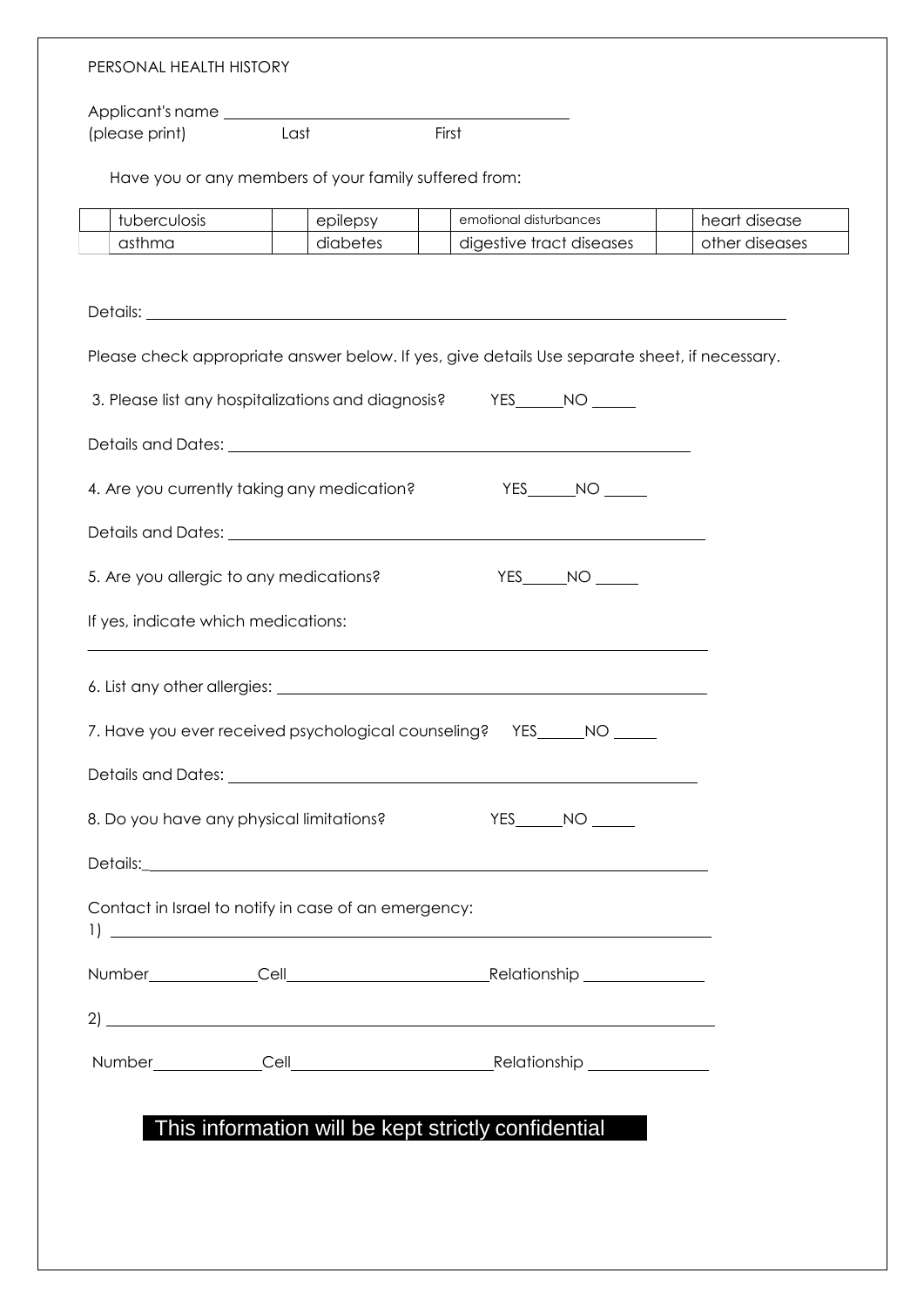## PERSONAL HEALTH HISTORY

Applicant's name (please print) Last First

Has your child ever had: (please circle)

| Concussion, or been knocked out?           | <b>YES</b> | <b>NO</b> |
|--------------------------------------------|------------|-----------|
| Fainting?                                  | <b>YES</b> | <b>NO</b> |
| Convulsions?                               | <b>YES</b> | <b>NO</b> |
| Head or neck injury?                       | <b>YES</b> | <b>NO</b> |
| Do you wear glasses, contacts, other?      | <b>YES</b> | <b>NO</b> |
| Any broken bones?                          | <b>YES</b> | <b>NO</b> |
| Dislocation or other problems?             | <b>YES</b> | <b>NO</b> |
| Serious foot problem?                      | <b>YES</b> | <b>NO</b> |
| Back injury or frequent backaches?         | <b>YES</b> | <b>NO</b> |
| Ankle or knee injury problems?             | <b>YES</b> | <b>NO</b> |
| Other joint problems?                      | <b>YES</b> | <b>NO</b> |
| Do you have a hernia?                      | <b>YES</b> | <b>NO</b> |
| Have you had diabetes?                     | <b>YES</b> | <b>NO</b> |
| Single illness for more than 10 days?      | <b>YES</b> | <b>NO</b> |
| Easy bruising or bleeding tendency?        | <b>YES</b> | <b>NO</b> |
| Anemia?                                    | <b>YES</b> | <b>NO</b> |
| Asthma?                                    | <b>YES</b> | <b>NO</b> |
| Bee sting allergy?                         | <b>YES</b> | <b>NO</b> |
| Penicillin allergy?                        | <b>YES</b> | <b>NO</b> |
| Hay fever allergy?                         | <b>YES</b> | <b>NO</b> |
| Other allergies?                           | <b>YES</b> | <b>NO</b> |
| Heart trouble or murmurs?                  | <b>YES</b> | <b>NO</b> |
| High blood pressure?                       | <b>YES</b> | <b>NO</b> |
| Chest pain or faintness with exercise?     | <b>YES</b> | <b>NO</b> |
| Kidney problems?                           | <b>YES</b> | <b>NO</b> |
| German measles?                            | <b>YES</b> | <b>NO</b> |
| Measles?                                   | <b>YES</b> | <b>NO</b> |
| Pneumonia?                                 | <b>YES</b> | <b>NO</b> |
| Chicken Pox?                               | <b>YES</b> | <b>NO</b> |
| Sleep Walking?                             | <b>YES</b> | <b>NO</b> |
| Hearing loss or deafness?                  | <b>YES</b> | <b>NO</b> |
| Perforated eardrum or "tubes" in ears?     | <b>YES</b> | <b>NO</b> |
| Concussion or been knocked out?            | <b>YES</b> | <b>NO</b> |
| For Girls Only:                            | <b>YES</b> | <b>NO</b> |
| Any menstrual problems?                    | <b>YES</b> | <b>NO</b> |
| Do you miss school because of your period? | <b>YES</b> | NO.       |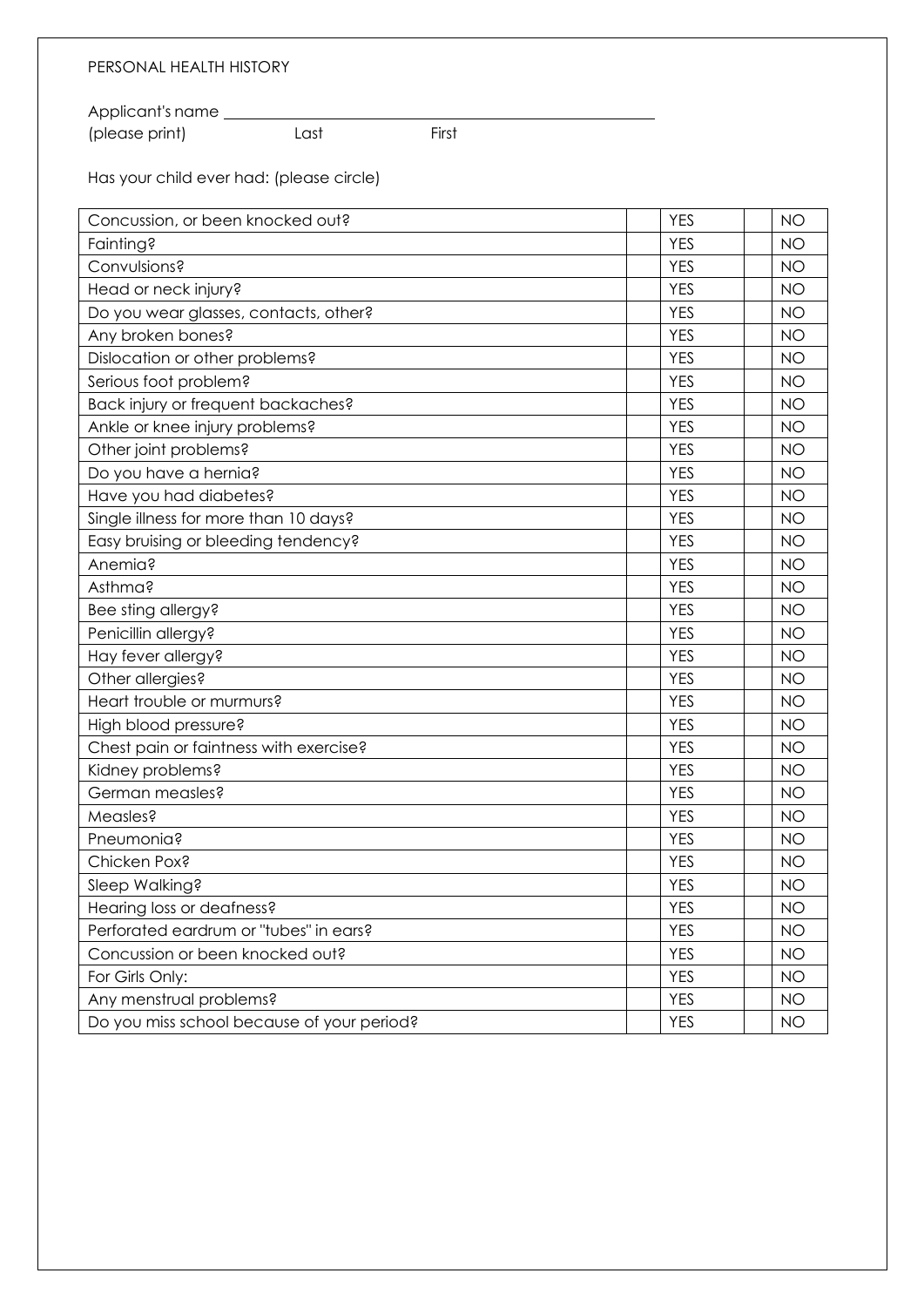Applicant's name (please print) Last First

## PLEASE PROVIDE AS MUCH DETAILED INFORMATION AS POSSIBLE THIS WILL MAXIMIZE OUR ABILITY TO WORK EFFECTIVELY WITH YOUR CHILD

1. Does your child have any specific medical problems? Please specify. Include allergies to insect bites.

2. Does your child have any special eating habits or allergies? Please specify.

3. Does your child have any sleeping habits we should know about?

4. Does your child have any unusual fears or anxiety? Please specify. If so, how are they handled at home and at work or school?

5. Are there any behavioral challenges (i.e temper) we should aware of? How do you deal with them?

6. Please note other information we should aware of regarding your child. Remember, information that seems insignificant to you may be very important when working with your child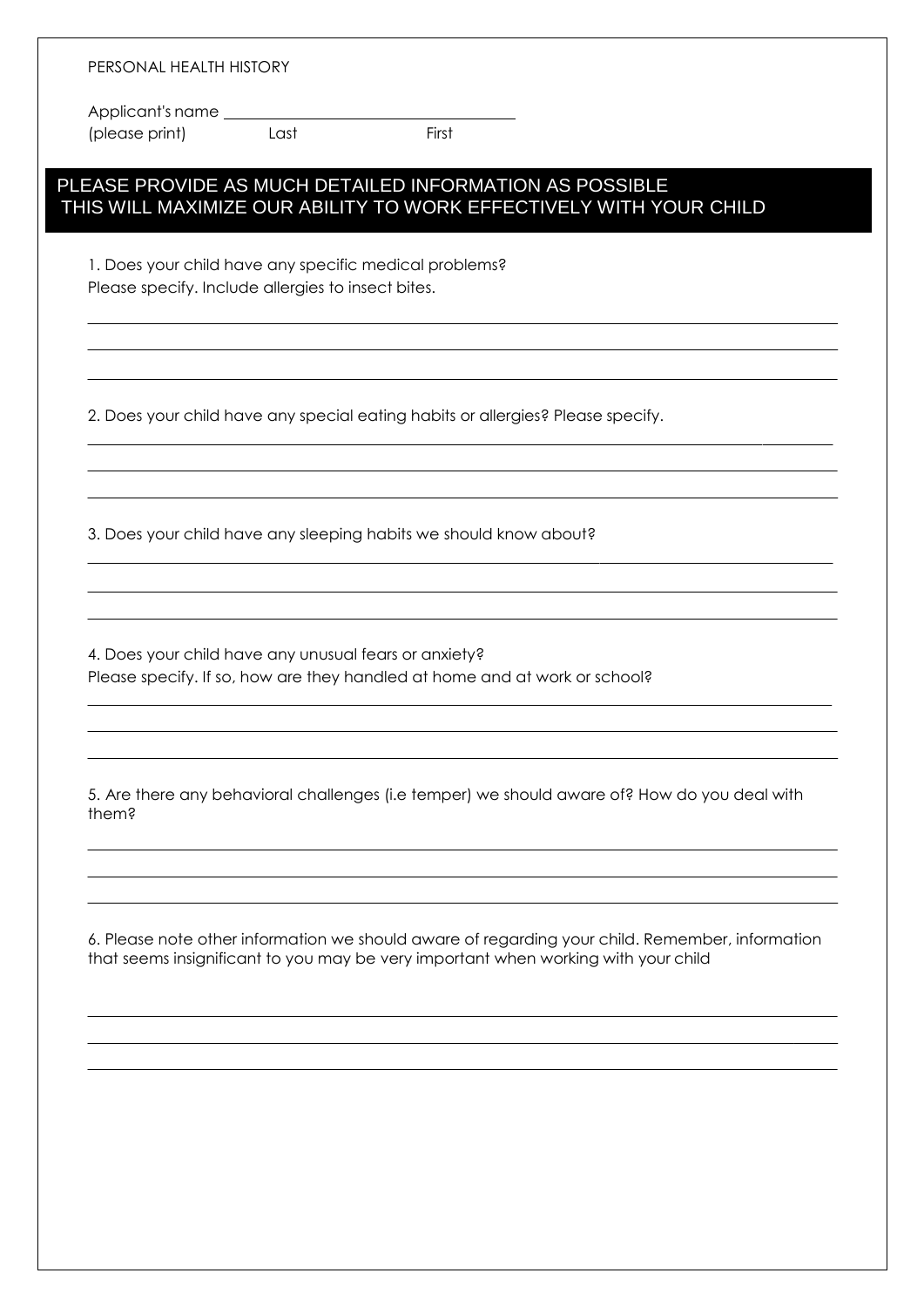| <b>EMERGENCY CONTACT FORM</b>                                      |                                                                                                                                                                                                                                |  |
|--------------------------------------------------------------------|--------------------------------------------------------------------------------------------------------------------------------------------------------------------------------------------------------------------------------|--|
|                                                                    |                                                                                                                                                                                                                                |  |
|                                                                    |                                                                                                                                                                                                                                |  |
|                                                                    |                                                                                                                                                                                                                                |  |
|                                                                    |                                                                                                                                                                                                                                |  |
| In case of an emergency, please contact:                           |                                                                                                                                                                                                                                |  |
|                                                                    |                                                                                                                                                                                                                                |  |
|                                                                    |                                                                                                                                                                                                                                |  |
|                                                                    |                                                                                                                                                                                                                                |  |
|                                                                    |                                                                                                                                                                                                                                |  |
|                                                                    |                                                                                                                                                                                                                                |  |
|                                                                    | Name Mame Mame Municipality Contains and Telecomputer Contains and Telecomputer Contains and Telecomputer Contains and Telecomputer Contains and Telecomputer Contains and Telecomputer Contains and Telecomputer Contains and |  |
|                                                                    |                                                                                                                                                                                                                                |  |
| Physician to contact in case of an emergency:                      |                                                                                                                                                                                                                                |  |
|                                                                    |                                                                                                                                                                                                                                |  |
|                                                                    |                                                                                                                                                                                                                                |  |
|                                                                    |                                                                                                                                                                                                                                |  |
|                                                                    |                                                                                                                                                                                                                                |  |
| Insurance Information:                                             |                                                                                                                                                                                                                                |  |
|                                                                    |                                                                                                                                                                                                                                |  |
| Insurance Company <u>__________________________</u>                |                                                                                                                                                                                                                                |  |
|                                                                    |                                                                                                                                                                                                                                |  |
|                                                                    |                                                                                                                                                                                                                                |  |
| Coverage includes: $\Box$ Prescription Drugs $\Box$ out-of-Country |                                                                                                                                                                                                                                |  |

## Please be sure to include a copy of your child's insurance card with this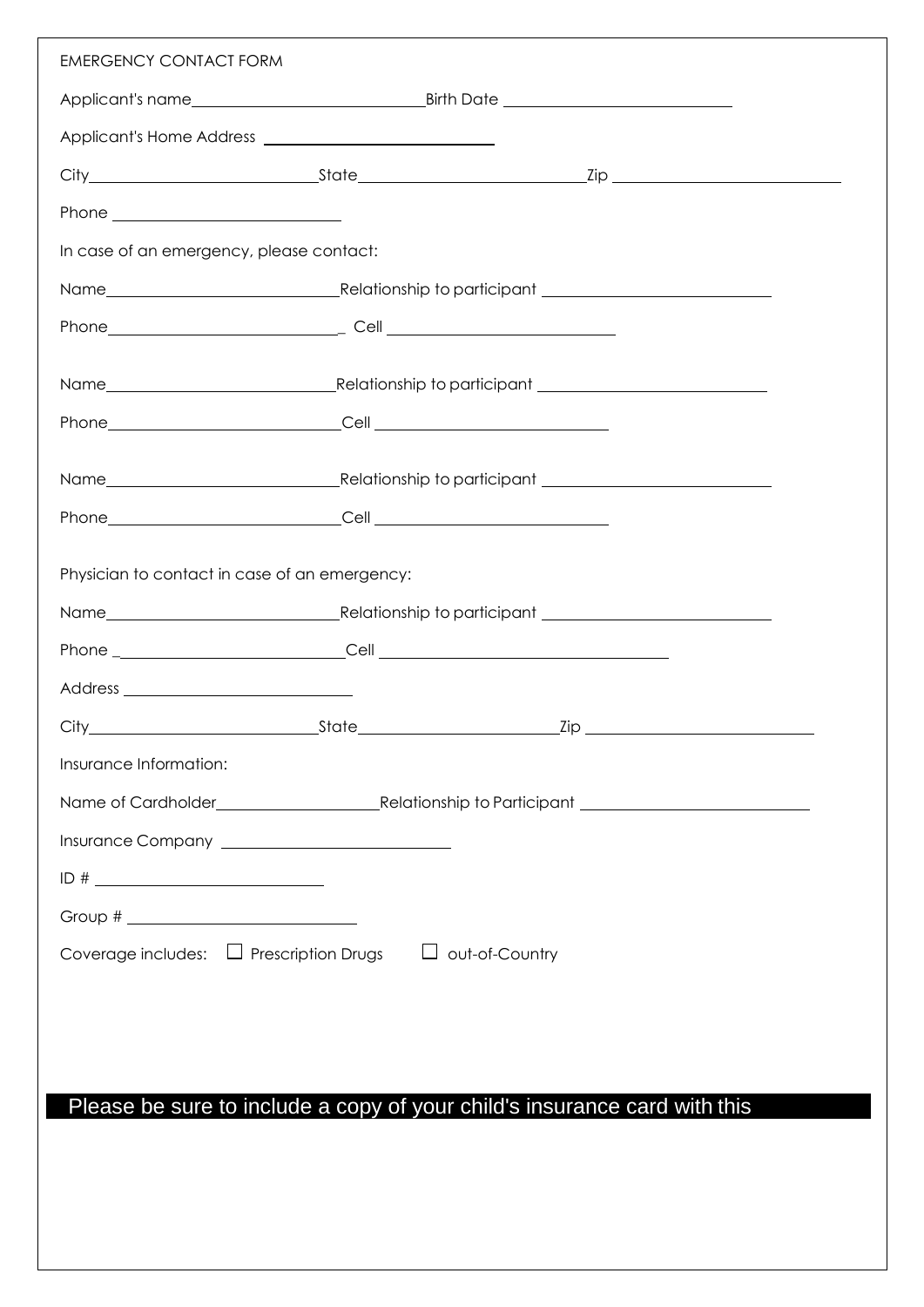| ESSAY                              |      |                                                                                                                                                                         |
|------------------------------------|------|-------------------------------------------------------------------------------------------------------------------------------------------------------------------------|
| Applicant's name<br>(please print) | Last | First                                                                                                                                                                   |
|                                    |      | Please write a short essay or provide a video presentation on the topic below.                                                                                          |
|                                    |      | WHAT I HOPE TO GAIN FROM MY YEAR AT DARKAYNU.                                                                                                                           |
|                                    |      |                                                                                                                                                                         |
|                                    |      |                                                                                                                                                                         |
|                                    |      |                                                                                                                                                                         |
|                                    |      |                                                                                                                                                                         |
|                                    |      |                                                                                                                                                                         |
|                                    |      |                                                                                                                                                                         |
|                                    |      |                                                                                                                                                                         |
|                                    |      |                                                                                                                                                                         |
|                                    |      |                                                                                                                                                                         |
|                                    |      |                                                                                                                                                                         |
|                                    |      |                                                                                                                                                                         |
|                                    |      |                                                                                                                                                                         |
|                                    |      |                                                                                                                                                                         |
|                                    |      |                                                                                                                                                                         |
|                                    |      |                                                                                                                                                                         |
|                                    |      |                                                                                                                                                                         |
|                                    |      |                                                                                                                                                                         |
|                                    |      |                                                                                                                                                                         |
|                                    |      |                                                                                                                                                                         |
|                                    |      |                                                                                                                                                                         |
|                                    |      |                                                                                                                                                                         |
|                                    |      |                                                                                                                                                                         |
|                                    |      |                                                                                                                                                                         |
|                                    |      |                                                                                                                                                                         |
|                                    |      | Please remember to include the application fee and two photographs. Please insure that your application and two letters of recommendation arrive prior to the deadline. |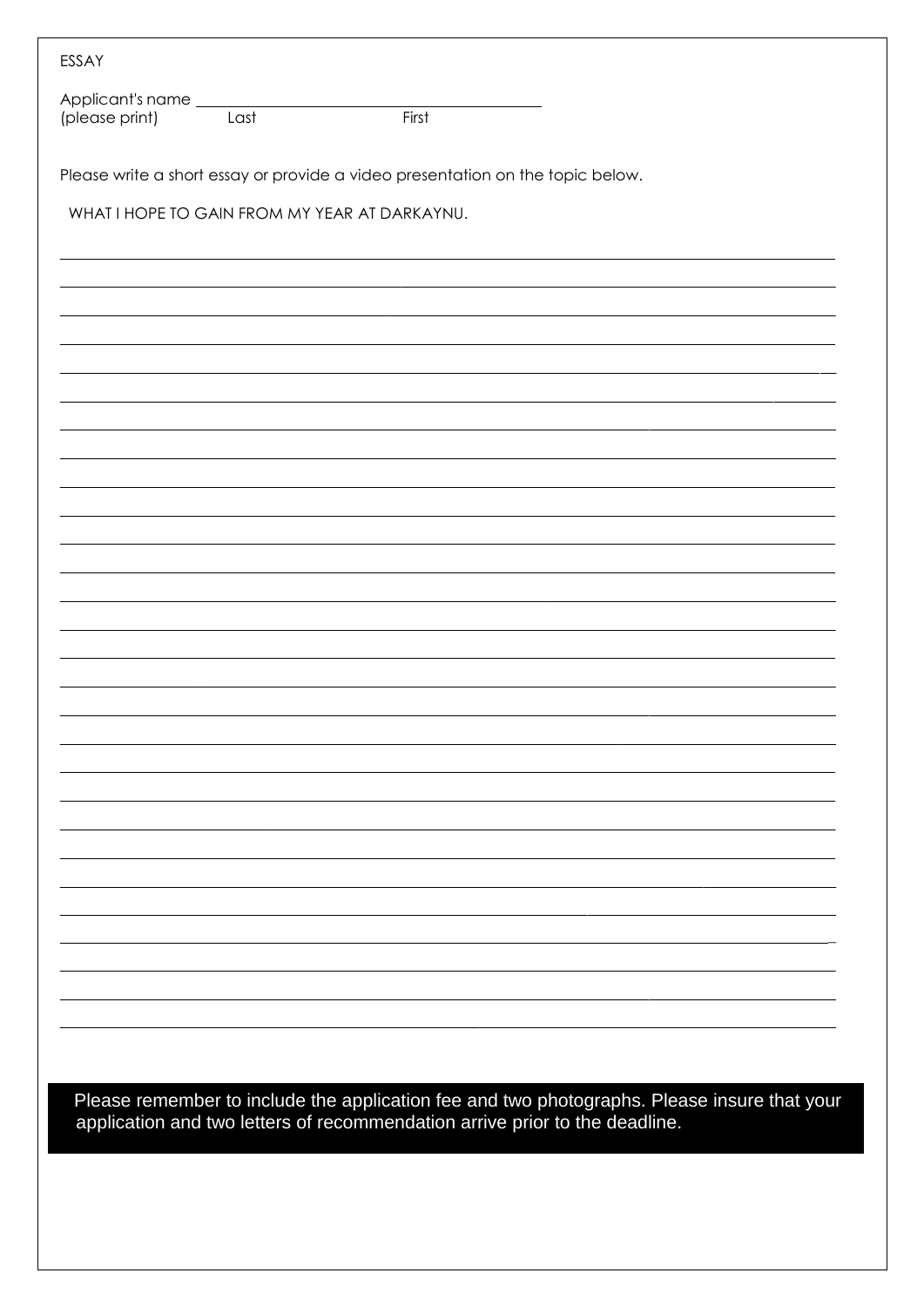| <b>EMERGENCY MEDICAL FORM</b><br>(This information will be kept strictly confidential)                                                                                                                                                                                                                           |
|------------------------------------------------------------------------------------------------------------------------------------------------------------------------------------------------------------------------------------------------------------------------------------------------------------------|
|                                                                                                                                                                                                                                                                                                                  |
|                                                                                                                                                                                                                                                                                                                  |
| Parents are married_____divorced_____separated_____widowed__________                                                                                                                                                                                                                                             |
|                                                                                                                                                                                                                                                                                                                  |
| Phone no,: ___________________________Date of Birth: ___________________________                                                                                                                                                                                                                                 |
|                                                                                                                                                                                                                                                                                                                  |
| PERSON IN ISRAEL TO NOTIFY IN CASE OF EMERGENCY:                                                                                                                                                                                                                                                                 |
| Name: Name: Name: Name: Name: Name: Name: Name: Name: Name: Name: Name: Name: Name: Name: Name: Name: Name: Name: N                                                                                                                                                                                              |
|                                                                                                                                                                                                                                                                                                                  |
|                                                                                                                                                                                                                                                                                                                  |
| 2. Have you or any member of your family suffered from: tuberculosis, epilepsy, emotional<br>disturbances, heart diseases, asthma, diabetes, digestive tract diseases, other diseases.<br>Please check appropriate answer below. If yes, give details, Use separate sheet if necessary.<br>() NO () YES Details: |
| 3. Please list any hospitalizations and diagnosis: () NO () YES, Details and dates:                                                                                                                                                                                                                              |
| 4. Have you ever received psychological counseling () NO () YES, Details:                                                                                                                                                                                                                                        |
| 5. Are you allergic to any medications: ( ) NO ( ) YES                                                                                                                                                                                                                                                           |
| If yes, indicate which medications:                                                                                                                                                                                                                                                                              |
|                                                                                                                                                                                                                                                                                                                  |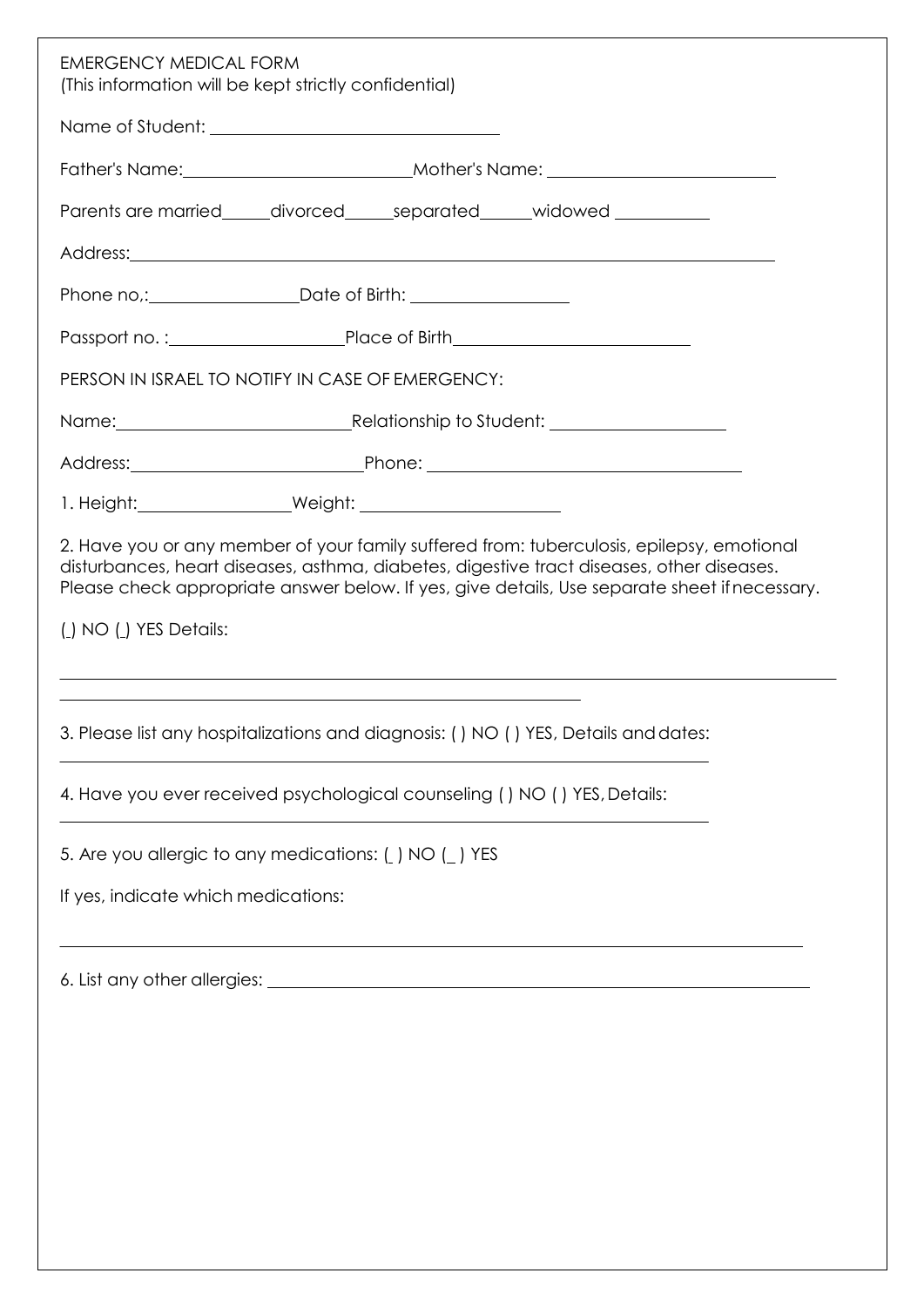

## MEDICAL EXAMINATION TO BE COMPLETED BY PHYSICIAN

| Height: Meight: Meight: Meight: Meight: 2004                                                                                                                                                                                                                          |        |                                                                                                                                                                                                                                                                                                                                                                                                                  |
|-----------------------------------------------------------------------------------------------------------------------------------------------------------------------------------------------------------------------------------------------------------------------|--------|------------------------------------------------------------------------------------------------------------------------------------------------------------------------------------------------------------------------------------------------------------------------------------------------------------------------------------------------------------------------------------------------------------------|
|                                                                                                                                                                                                                                                                       |        |                                                                                                                                                                                                                                                                                                                                                                                                                  |
| 2. General Examination<br>Heart<br>Lungs, Chest<br><b>Blood Pressure</b><br>Hernia<br>Hemoglobin<br>Abdomen, Digestive Tract<br>Mouth, Throat<br>Skin<br>Spine<br>Feet<br>Nervous System<br>Allergies<br>Menstrual History<br>medications with dosage and directions. | Normal | <b>Deviation from Normal</b><br>the control of the control of the control of<br><u> 1980 - Johann Barn, mars an t-Amerikaansk komponister (</u><br><u> 1989 - Johann Barn, mars eta bainar eta idazlea (</u><br>3. a) Is the student currently receiving any medications? If so, please attach statement of such<br>b) List any medication that the student has taken regularly at any point over the last three |
| years<br>() NO () YES Details:                                                                                                                                                                                                                                        |        | the control of the control of the control of the control of the control of the control of the control of the control of the control of the control of the control of the control of the control of the control of the control<br>4. Has the student manifested any signs of an eating/dietary disorder?                                                                                                          |
| 5. Does the student have any physical limitations: () NO () YES                                                                                                                                                                                                       |        |                                                                                                                                                                                                                                                                                                                                                                                                                  |
| emotionally able to participate in your program in Israel                                                                                                                                                                                                             |        | I have examined the above named student and DO consider him/her physically and                                                                                                                                                                                                                                                                                                                                   |
|                                                                                                                                                                                                                                                                       |        |                                                                                                                                                                                                                                                                                                                                                                                                                  |
|                                                                                                                                                                                                                                                                       |        |                                                                                                                                                                                                                                                                                                                                                                                                                  |
|                                                                                                                                                                                                                                                                       |        | To the best of my knowledge all the above information is both accurate and complete                                                                                                                                                                                                                                                                                                                              |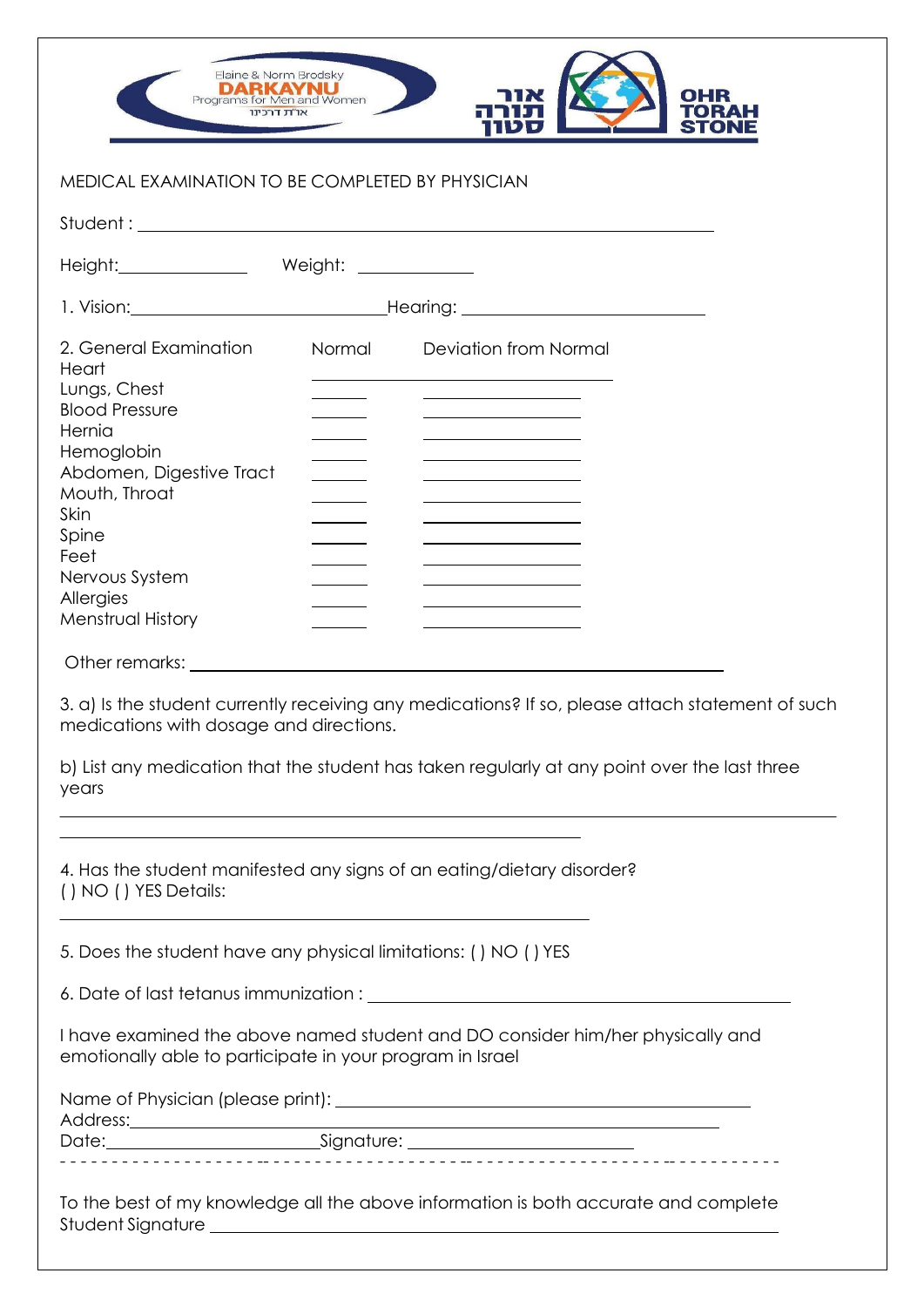| Applicant's name<br>First<br>Last<br>(please print)                                                                                                                        |
|----------------------------------------------------------------------------------------------------------------------------------------------------------------------------|
| Prescription / Non prescription Medications                                                                                                                                |
| If your child is not on any prescription medications please go straight to the next page- Part B.                                                                          |
| A. Prescription Medication                                                                                                                                                 |
| Please fill out one of these forms for EACH medication. You may use the back of the form if<br>more room is needed.                                                        |
| Please provide us with as much information as possible pertaining to your child's medications<br>as it can be a direct effect on the success of your child in the program. |
| 1 a. What is the name and dosage of the medication you child is currently taking?                                                                                          |
|                                                                                                                                                                            |
| b. How often? What time of day does your child take this medication <b>by the state of the state of the state</b>                                                          |
| c. Does it say the same thing on the bottle? If no, please explain: YES____NO ___                                                                                          |
| d. What is the medication for (what is it supposed to do)?                                                                                                                 |
| e. Who prescribed the medication?                                                                                                                                          |
| f. How long has your child been on the medication for? _________________________                                                                                           |
| g. Does the medication interact with other medications or something else?                                                                                                  |
| h. Does the medication have any side effects that your child experiences?                                                                                                  |
| ,我们也不能在这里的时候,我们也不能在这里的时候,我们也不能会在这里的时候,我们也不能会在这里的时候,我们也不能会在这里的时候,我们也不能会在这里的时候,我们也不<br>2.a. How does your child take the medication? __________________________________      |
| b. Is it taken independently? Or is a reminder needed? _________________________                                                                                           |
| c. Has the medication ever purposely not been taken_____________________________                                                                                           |
| 3. What is the procedure if a dose is missed? __________________________________                                                                                           |
| 4. What is your plan for filling the medication during your child's year in Israel?                                                                                        |
| (Are you sending replacement, are we filling the prescription- does it have refills on the                                                                                 |